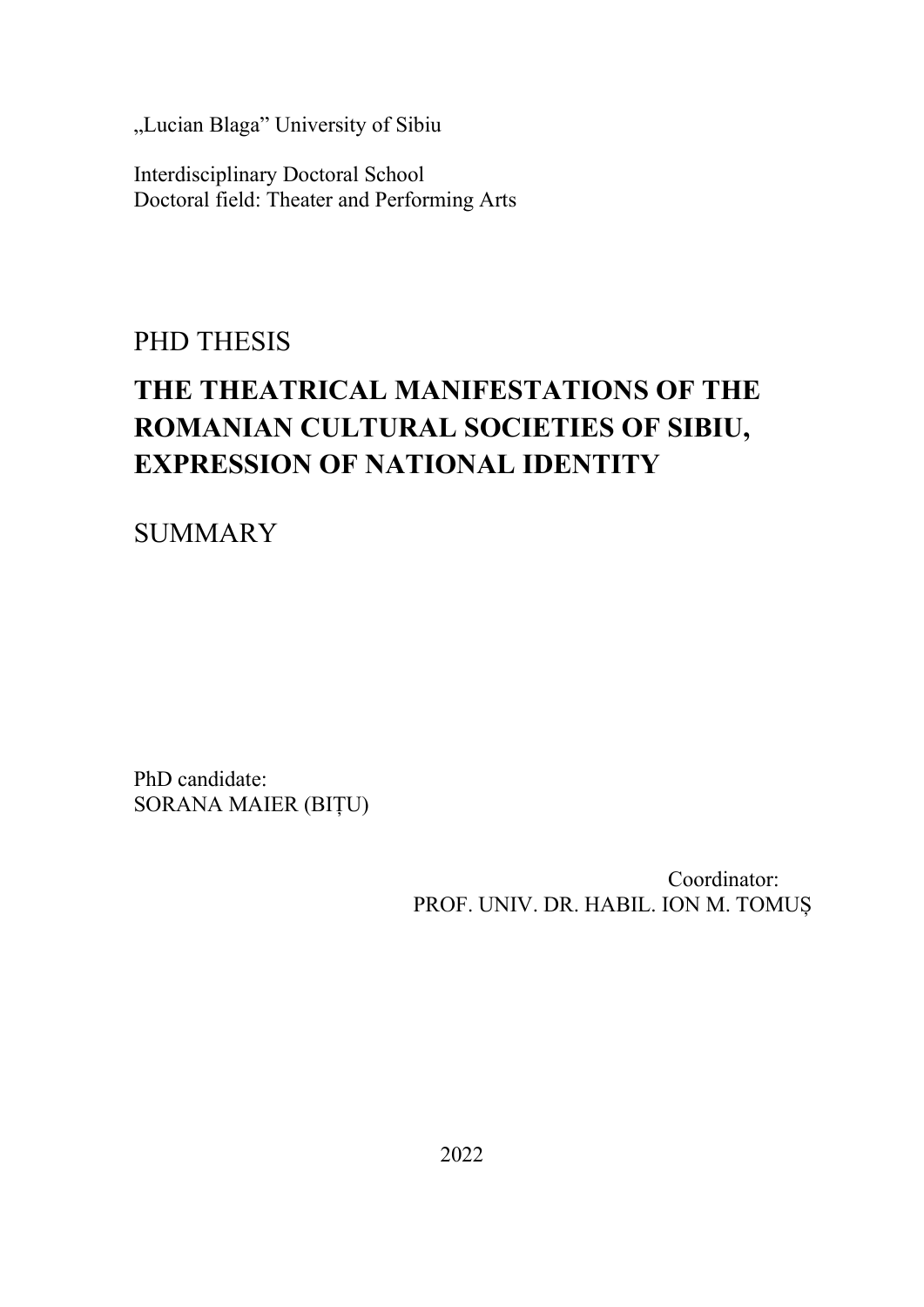#### **Keywords:**

theater, performing arts, public, ASTRA, Transylvanian Association for Romanian Literature and the Culture of the Romanian People, Reunion of Romanian Apprentices of Sibiu, National Cultural Reunion of Romanian Craftsmen in Sibiu, Society for Theater Fund, national identity, nationality, cultural emancipation

### **SUMMARY**

The PhD thesis *The Theatrical Manifestations of the Romanian Cultural Societies of Sibiu, Expression of National Identity* is the result of the research of original documents kept in the ASTRA Fund and in the Fund of the Romanian Craftsmen's Society of Sibiu in the collections of the Sibiu County Service of the National Archives, of newspapers published in Sibiu between 1861-1948 and of the specialized bibliography, in order to demonstrate the hypothesis that the theatrical activity carried out by the Romanian cultural societies of Sibiu was a way of manifestation of the national identity of the Romanians from Sibiu and Transylvania.

Theatre was perceived, starting the second half of the 19th century, as one of the most important means of affirming the cultural and national identity of the Romanians in Sibiu and Transylvania, with an essential role in the education and emancipation of the population. The research *Theatrical Manifestations of the Romanian Cultural Societies of Sibiu, Expression of National Identity* analyses the cultural-theatrical activity of great significance that took shape within the Romanian cultural societies of Sibiu, as an essential way of affirmation of the identity and cultural unity of the Romanians in Sibiu and Transylvania.

Cultural societies have contributed to the development of Romanian theatre, promoting this art form and creating the premises for the evolution of theatre towards a form of manifestation with a noble purpose, that of raising the level of culture. The theatrical events organized by the Romanian cultural societies in Sibiu represented a significant part of the cultural life of the Romanians in Sibiu, which is why we considered it appropriate to contribute to a history of local theatre and an analysis of these events of the performing arts. The research highlights the fact that theatre was a way of manifestation of the national identity of the Romanians of Sibiu and Transylvania, with an essential role in the affirmation of cultural and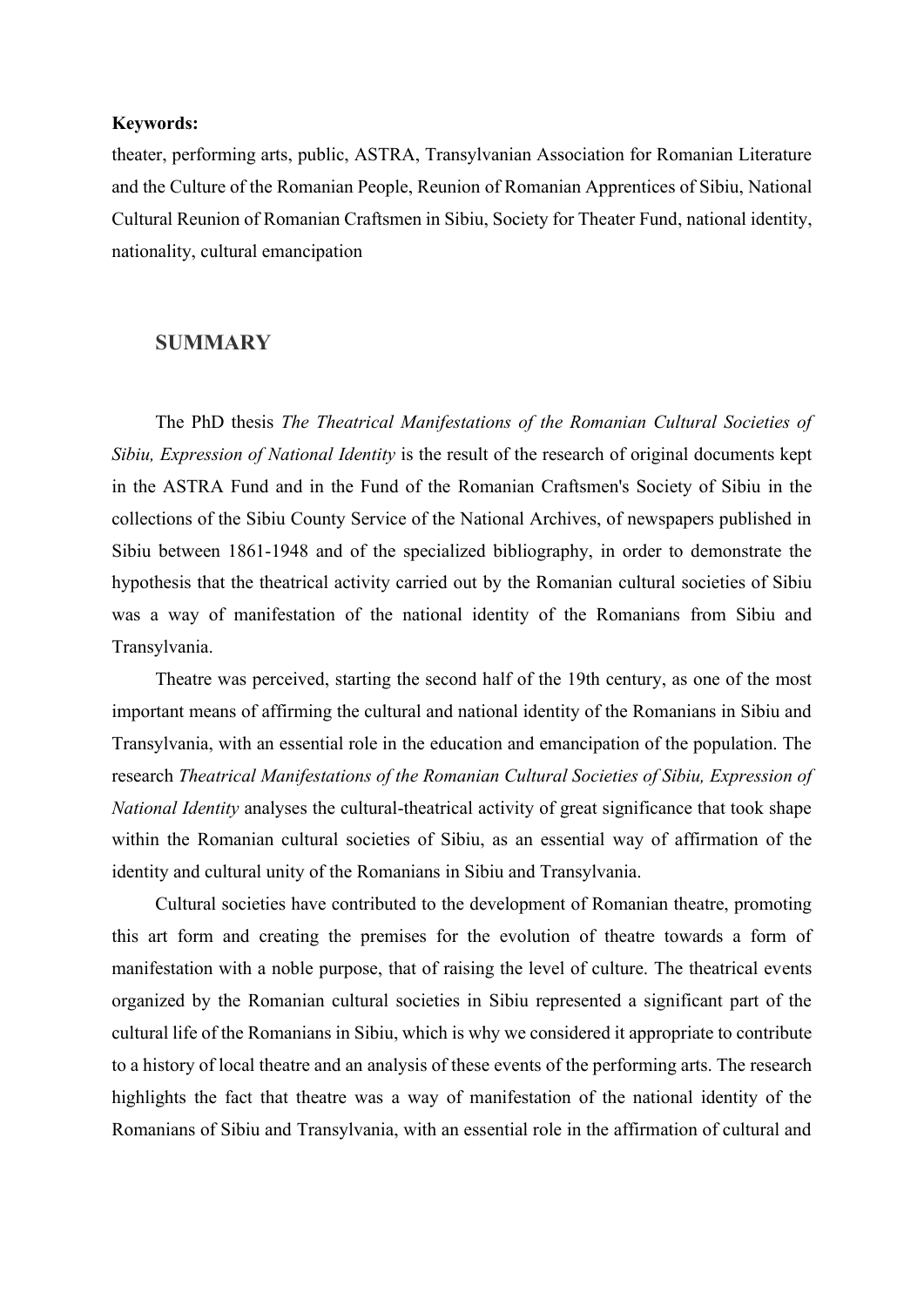national unity, but also in the emancipation of the Romanian population of Sibiu and Transylvania.

In the last years, I have been concerned with researching the cultural and historical past of Sibiu, to show the contribution that intellectuals from various fields have had to the affirmation of Sibiu as a city of culture, research that has been constituted in several works published between 2016 and 2021 and which I co-authored. These works have included the work of leading personalities of Romanian cultural societies, theatre people, playwrights, etc. I finished the research entitled *The Romanian Theatre in Sibiu (1868-1948),* about the theatre in Sibiu and cultural policies through theatre in that period, constituted as a thesis for the Master's degree program I graduated in 2019, in *Theory and Practice of Management of Cultural Institutions and Events*, at The Department of Drama and Theatre Studies, Faculty of Letters and Arts, "Lucian Blaga" University of Sibiu.

During this research, I discovered how important was the contribution of the Romanian cultural societies in Sibiu to the developing of the theatre movement in this area, how intense were the concerns of intellectuals for the support of theatre and how correct was, from the beginning, their intuition about the role that theatre could play in the cultural emancipation of the Romanian people. It was also the moment when I became aware of the need for a new, more in-depth study of the theatre movement in Sibiu, especially that undertaken by the cultural societies, which succeeded in transforming theatre into an art accessible to people from all walks of life.

The hypothesis from which we started this research is that the theatrical events held by the Romanian cultural societies in Sibiu were some of the most important means for affirming the national and cultural identity of the Romanians, starting the 19th century and continuing several decades after the Great Union in 1 December 1918.

The research questions underlying this paper are the following:

1) To what extent have Romanian cultural societies in Sibiu used theatre as a means of expressing national identity and education?

2) What were the ways in which cultural societies managed to develop theatrical events?

3) What results did they hope to achieve by turning to theatre as a means of cultural affirmation?

4) To what extent have cultural societies succeeded in achieving results through theatrical propaganda?

5) Have cultural societies managed to organize quality theatrical activity in the absence of support from official administrations?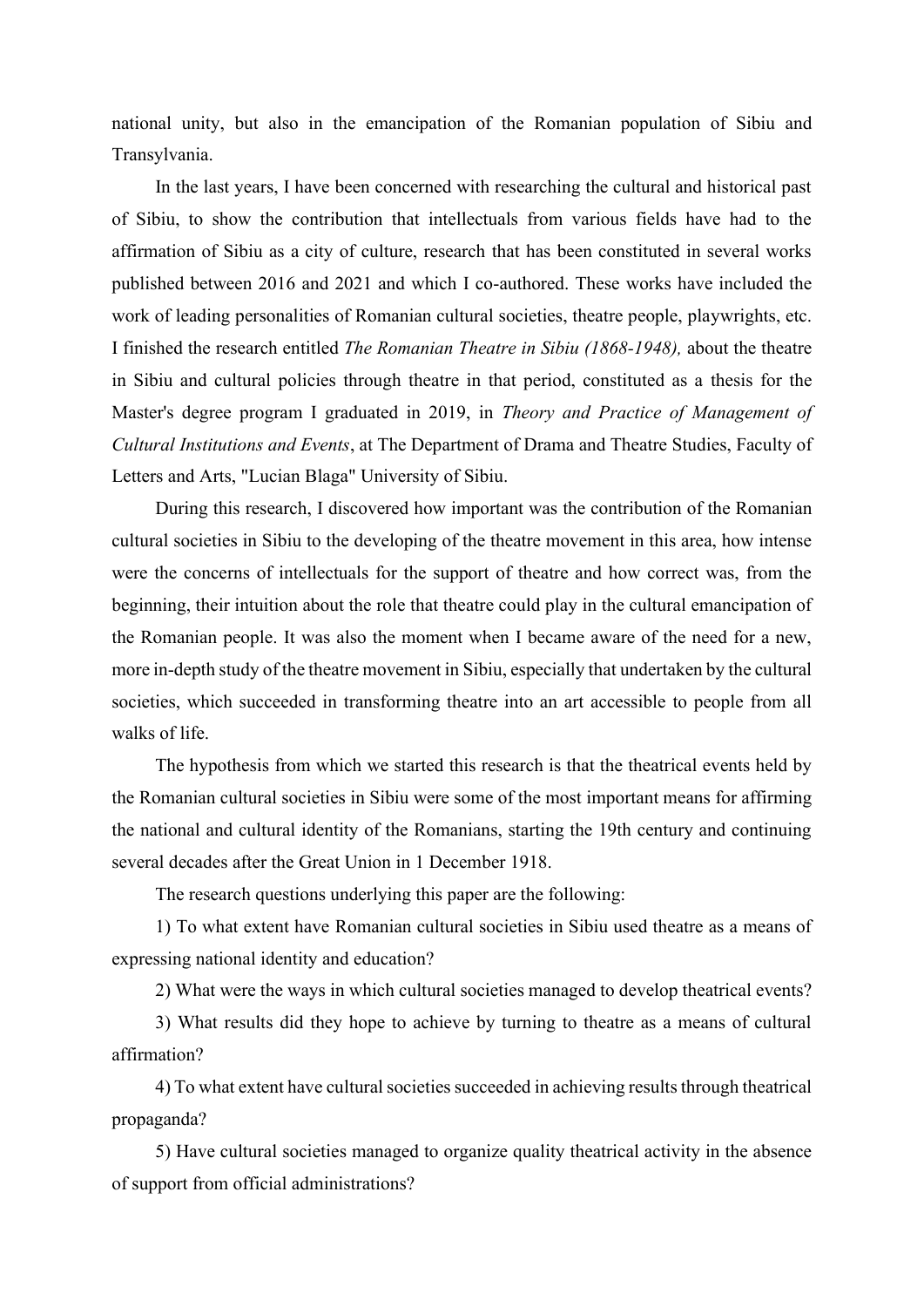6) To what extent was theatre perceived as an essential means of affirming national and cultural identity after the Great Union – 1 December 1918?

The main purpose of the work is to highlight the extent and importance of the Romanian theatre movement developed through the cultural societies of Sibiu and its role in the affirmation of national identity. The research takes into account the fact that, throughout the history of Sibiu, there have been significant periods of time in which the need for theatre of the Romanians has been satisfied exclusively by the events organized by the cultural societies, in the absence of official theatres in Romanian language.

The specific purpose of the research is to analyze the importance that cultural societies had in promoting the theatrical art in Sibiu and Transylvania, managing to transform it from an unknown for the Romanian population of Sibiu into a desire and a necessity; to highlight the importance that theatre had in the cultural emancipation of the Romanian people during the period of Austro-Hungarian dualism; proving the role of theatre in the affirmation of the national identity of the Romanians of Sibiu and Transylvania and outlining a contribution to a history of Romanian theatre in Sibiu by bringing to the fore this significant part of the theatre movement in Sibiu and Transylvania.

Given the chosen theme, which refers to a period in the past, the research method used is historical research through the study of unpublished sources, original documents, mostly manuscripts, from the archives of the two cultural associations. The main source of documentation is the primary research sources, namely the ASTRA Fund and the Fund of the Romanian Craftsmen's Society of Sibiu, in the collections of the Sibiu County Service of the National Archives. The papers contains minutes of committee meetings, official letters and other documents and include numerous and consistent references to the extensive theatrical activity organized by these societies. Access to the original documents and the possibility to research these fonds is one of the great advantages of the doctoral research topic. The fund of the Romanian Craftsmen's Society of Sibiu is a novelty for research in Romania, as it has rarely been the subject of scientific studies. In this way, the work includes information and data gathered from unpublished, valuable and in many cases - researched for the first time - sources. As for the ASTRA Fund, the existence of this vast documentation fund, with minutes of the meetings of the Central Committee of the Association, with numerous primary documents, letters or reports not published until now, has allowed a detailed research to be carried out. The fact that I have discovered in the Sibiu' archives a multitude of unpublished documents has led me to recover them by transcription - often in full, and sometimes only excerpts - and to include them in this work, in the Appendices. At a particular level, I used as historical research methods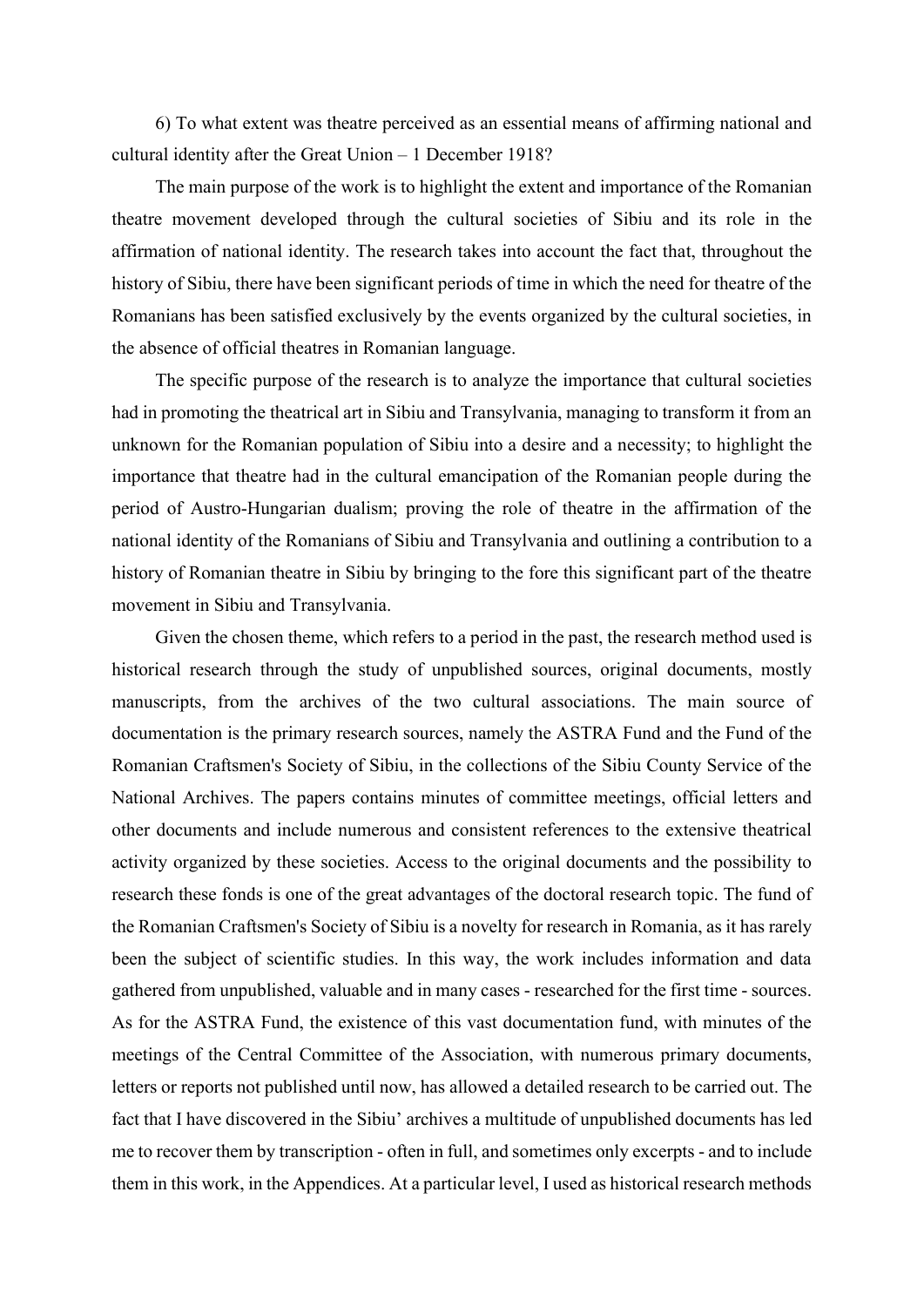conceptual analysis, to clarify and define some essential terms for the chosen topic, followed by descriptive analysis, through a detailed presentation of the characteristics of the theatrical events carried out by the cultural societies, and content analysis of the documents researched. In order to identify an answer to the research questions, to prove the research hypothesis and to achieve the objectives proposed by this research, it was necessary to go through several steps, concretized by the chapters of this thesis.

In terms of time span, the research addresses the theatrical manifestations of these cultural societies from the second part of the  $19<sup>th</sup>$  century until the first half of the  $20<sup>th</sup>$  century, taking into account the fact that the efforts of the Romanian cultural societies in Sibiu to establish a permanent theatre in Sibiu continued for decades after the Great Union of 1918. In order to have as a result an overall perspective and a coherent image of the phenomenon of cultural propaganda through theatre and of the theatrical activity carried out within each society analyzed, we opted for a chronological analysis.

As a first step, it was necessary to clarify the terms "nation", "nationality", "national identity" and "national consciousness", and to define the concepts related to theatre as they were perceived in the period of almost a century between the second half of the  $19<sup>th</sup>$  century and the first half of the 20<sup>th</sup> century. This phase resulted in Chapter 1: *Nation, Nationality and Theatre. Concepts, Meanings and Definitions*.

Against the backdrop of the national and cultural emancipation movement of the peoples of Europe since the 19<sup>th</sup> century, theatre was seen as a modern and effective way of affirming and developing cultural and national unity.

The Society for Theatre Fund, founded in 1870 in Transylvania, played a major role in the assimilation of theatre as a means of culturalization and education, as representatives of this organization developed a public campaign to promote the didactic role of theatre, the contribution that this art could bring to the cultivation of Romanian literature and language, as well as the moral and spiritual values of individuals. Since the state authorities did not support the development of the theatre movement in Romanian – a wish of an emancipated nation – the Romanian cultural societies in Austro-Hungarian Transylvania took on the role of setting up dilettante theatres, organizing, through their own efforts, the performance of plays, training actors, offering grants for writing plays and even inaugurating theatre stages.

In Sibiu, the main cultural center of Transylvania, Romanian societies, associations and meetings were active, using theatre as a way of affirming national unity through culture. Since 1861, when the Transylvanian Association for Romanian Literature and the Culture of the Romanian People was founded, and since 1867, when the Reunion of Romanian Apprentices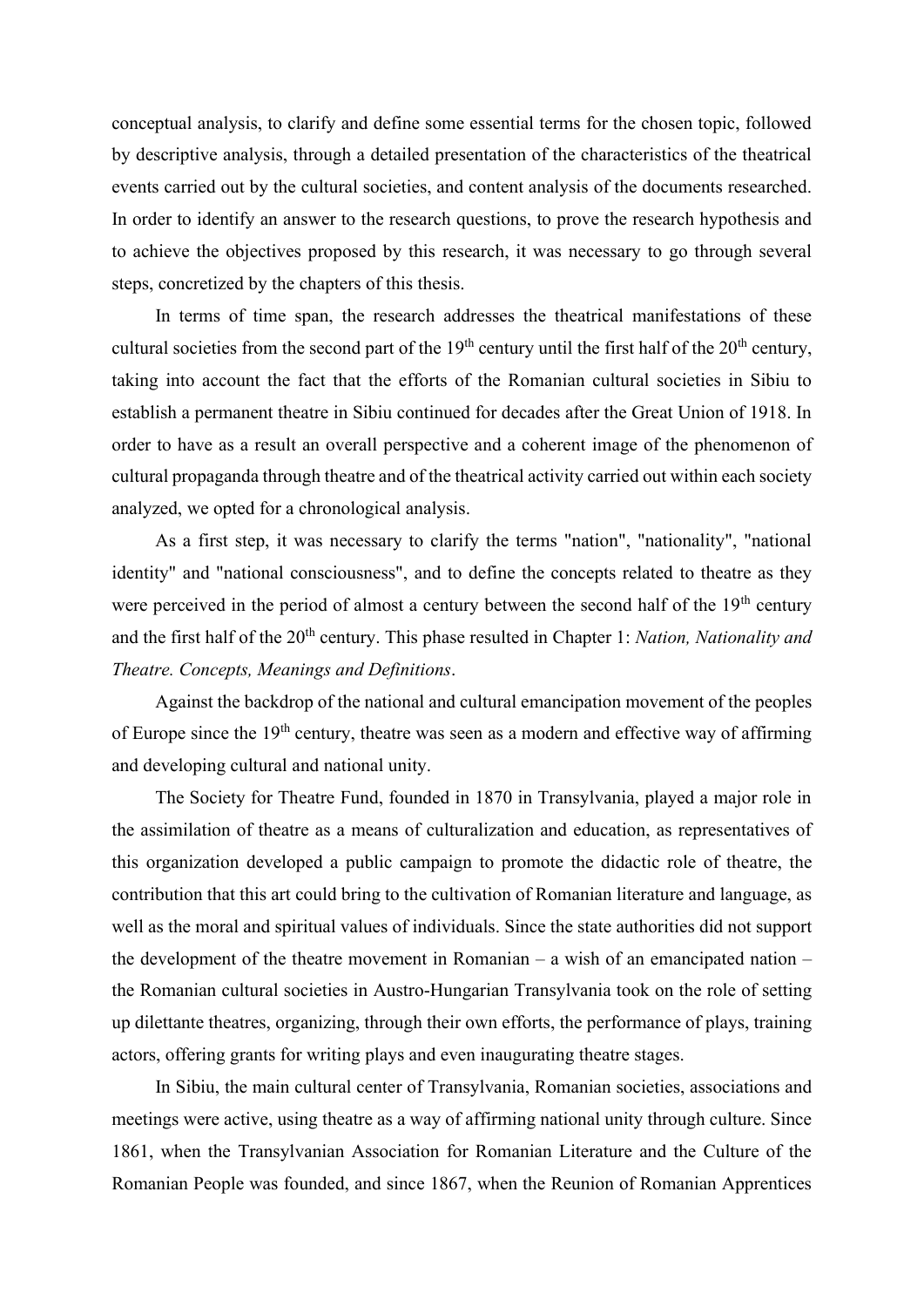of Sibiu was founded, an intense cultural activity has been developed in this city, as part of the struggle for the national and cultural unity of the Romanians in Transylvania. Throughout the existence of the two cultural associations in Sibiu, two distinct periods of time can be identified, the first starting from the moment of their establishment until the Great Union of 1 December 1918, and the second from 1 December 1918 until the dissolution of the organizations in 1948- 1949. These two periods were distinguished by the social and political conditions which determined the way the associations and reunions acted. In the first period, they acted in the absence of cultural rights and freedoms and tried to make up for the lack of support from the state authorities. For this reason, the period was characterized by an intense struggle to assert national identity through culture. In the second period, associations and reunions operated within the framework of the Romanian state, which ensured cultural rights and freedoms. Given that the cultural unity of Romanians was a long-lasting process and that keeping the national consciousness alive was a permanent concern, the cultural societies and meetings maintained the directions of action of the first period and continued the efforts to assert the national identity after the reunification.

The second stage was dedicated to the detailed study of the theatrical manifestations of the first great Romanian cultural society in Sibiu, concretized in Chapter 2: *The Transylvanian Association for Romanian Literature and the Culture of the Romanian People and cultural propaganda through theatre*. The research highlights the theatrical movement developed by the Transylvanian Association for Romanian Literature and the Culture of the Romanian People ASTRA, which was the main cultural society in Sibiu with important concerns for the support and development of the Romanian theatrical movement, making a marked contribution to the promotion of theatre as a way of cultural emancipation in Sibiu and Transylvania. The research highlights the ASTRA Association's concern for theatre, a concern that has resulted in numerous theatrical performances that are worth studying both for their artistic value and for the cultural significance they had at the time.

The Transylvanian Association for Romanian Literature and the Culture of the Romanian People, the first central cultural institution of the Romanians in Transylvania, carried out an intense activity of educating the people in the spirit of affirming the national and cultural identity of the Romanians. The first decades of the Association's activity involved a constant approach to theatre and the assumption of the important role that this art could have for the cultural evolution of the Romanian people and for the preservation of the national identity of the Romanians in Transylvania. Initially manifested discreetly, through articles dedicated to theatre in the journal *Transilvania*, the concern for the performing arts developed steadily as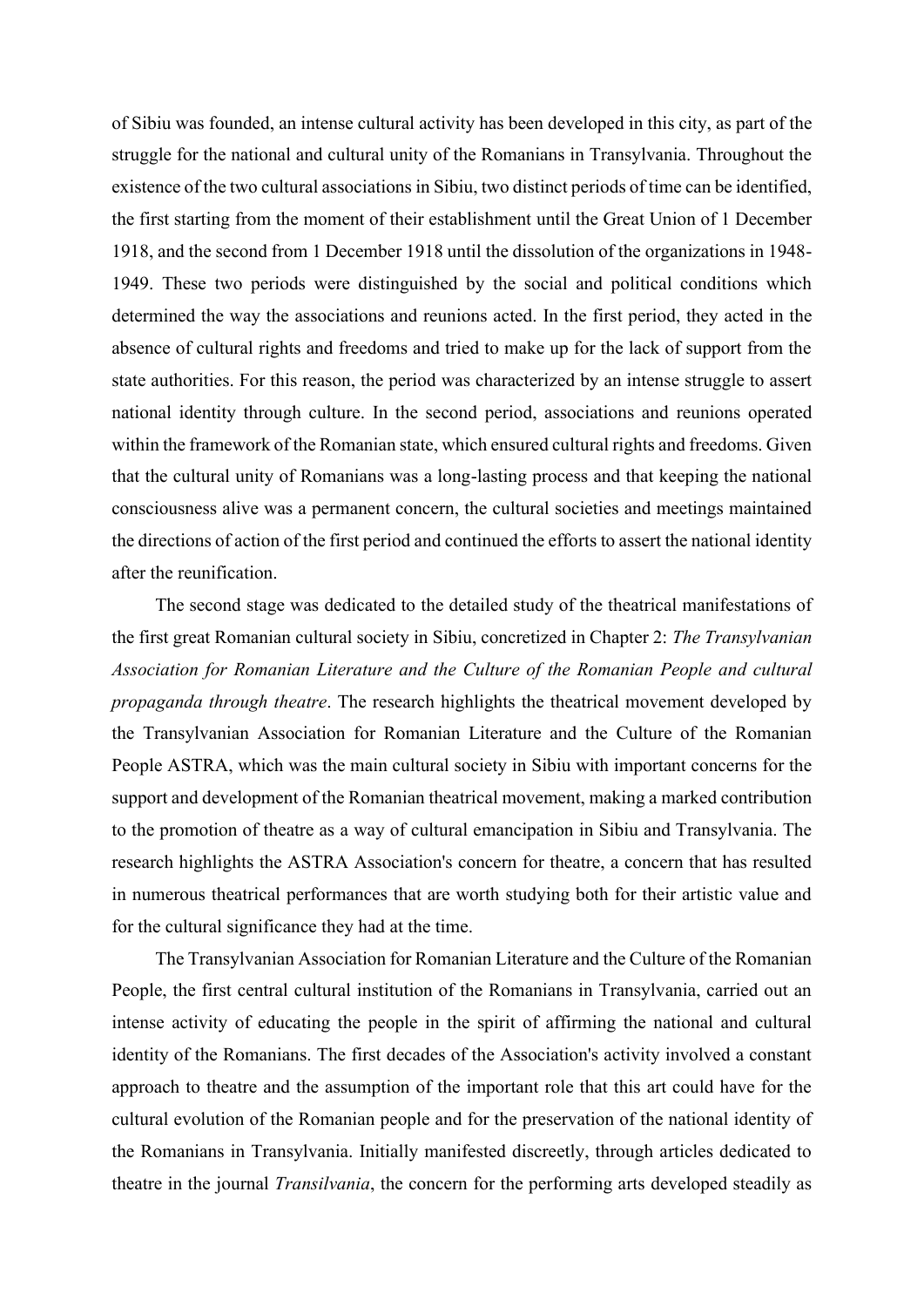ASTRA diversified its means of cultural propaganda. The most important theatrical events in the first three decades of the Association's activity were those prepared on the occasion of Astra's general assemblies, when performances were presented with the aim of uniting Romanian society, promoting drama and local talent, and raising funds to support the Association's projects.

Starting from 1899, the ASTRA Association and the Society for the Theatre Fund laid the foundations of a collaboration that continued until the merger of the two societies more than three decades later. This collaboration stimulated Astra's approach to theatre and a greater awareness of the essential role that the performing arts could play in the emancipation of the Romanian population, in the support of national identity and in the awakening of the national consciousness of the Romanians in Austro-Hungarian Transylvania.

A special significance in the history of the ASTRA Association was the year 1905, when the Museum of the Association was inaugurated with the first Romanian theatre stage in Transylvania. The performances promoted on the occasion of the inauguration festivities demonstrated Astra's concern to include theatre among its means of first-rate cultural propaganda, to support Romanian drama and local talent. The construction of the stage in the Museum of the Association was made possible by the direct collaboration between ASTRA and the Society for the Theatre Fund, which supported each other in achieving a common goal. The Museum of the Association provided the Romanian community in Transylvania with a space for cultural and artistic events, and the stage created the premises for performing cultural, artistic and theatrical events on a regular basis, contributing to enlivening the cultural life of Sibiu and educating the Romanian audience in a national spirit.

In the first years after the Great Union, artistic and cultural activity in Transylvania stagnated, which is why the ASTRA Association tried to reinvigorate the cultural and theatrical movement, sending out circulars promoting the organization of cultural and theatrical activities to strengthen the Transylvanian people's sense of belonging to Romania. Although it could be considered that after the union of Transylvania with Romania, it was no longer necessary to use theatrical events to affirm the national identity of the Romanians in Transylvania, this continued to be a necessity, because of the need of the population in the province to strengthen their sense of belonging to Romania, to cultivate Romanian language and literature and to develop original dramatic literature.

The ASTRA Association took the first concrete step towards the creation of a permanent theatrical movement in Sibiu in 1921, by hiring an artistic director – Nicolae Băilă, and by officially integrating theatre among its means of cultural propaganda. The courses in diction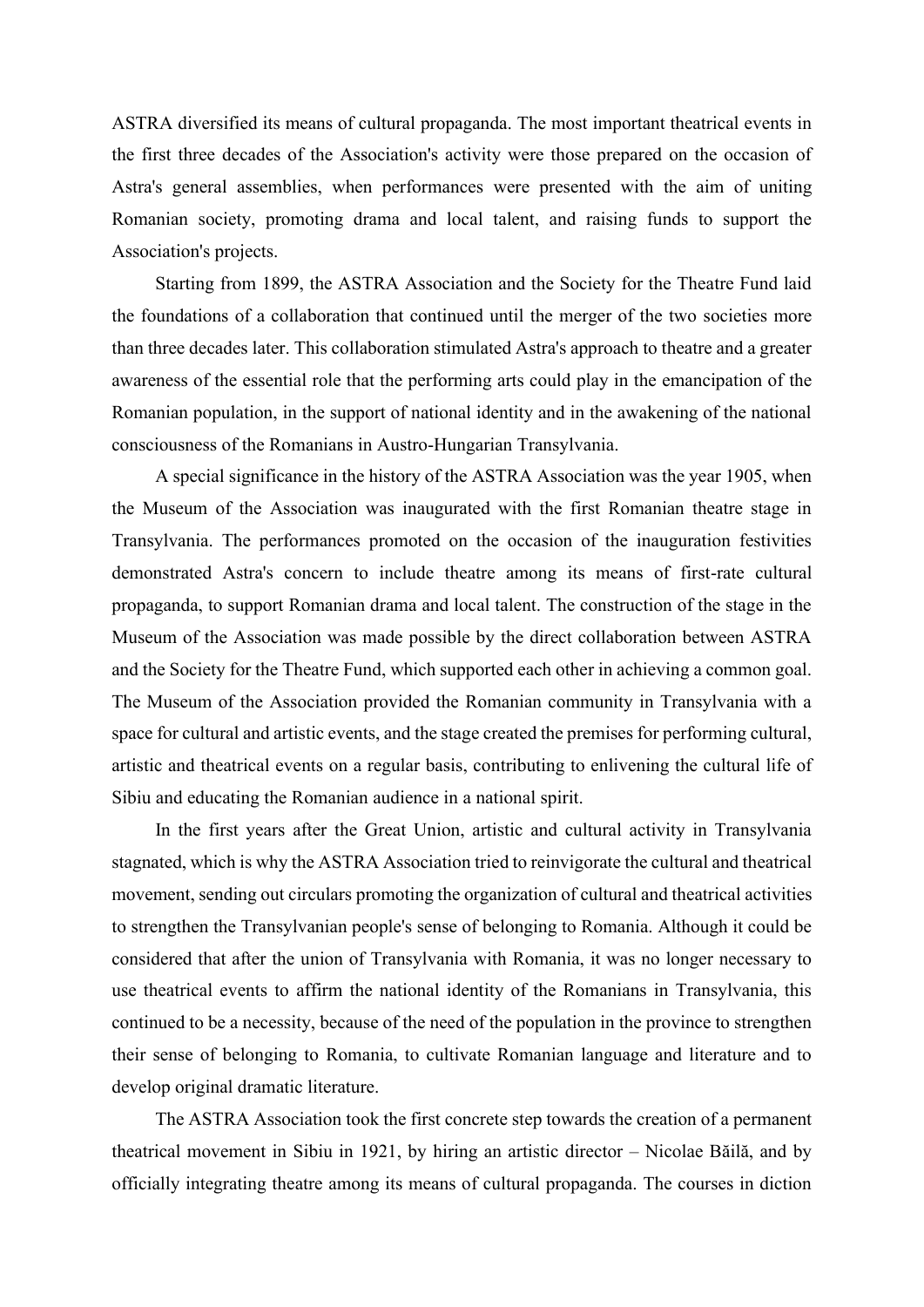and directing held by the artistic director of the Association in the normal schools of Sibiu contributed to the training of future teachers for the organization of quality artistic events and the promotion of a correct Romanian language. The Astra's theatrical propaganda was initially conceived as an activity dedicated to the rural population, by organizing a travelling company to promote Romanian theatre in Transylvanian villages. At the insistence of the Association's leaders, the initiative enjoyed the support of the state, which, through the Ministry of Culture and Arts, financially supported the first permanent Romanian-language theatre season in Sibiu. ASTRA showed an intense concern for the extension of theatrical propaganda in villages where professional theatre groups had no access, for the configuration of a dramatic repertoire according to the aims of the Association, with a national character, but also for the support of young talents who would help to develop a constant theatrical activity. In 1923, the Astra Theatre Company was founded, which had a troupe of professional actors under the direction of Nicolae Băilă and presented the first season of Romanian theatre in Sibiu. The initiative aimed to provide the audience in Sibiu and the surrounding areas with quality theatre performances with a varied repertoire. During the first Romanian theatre season in Sibiu, Romanian plays were presented, with the aim of promoting original creations and cultivating the Romanian language and literature. In spite of the numerous efforts of the Association's management, the central authorities supported the Association's theatrical movement only for a single season, which is why it was disbanded after a short existence. Nevertheless, it can be noted that the first Romanian season boosted the development of theatre in Sibiu, demonstrating the capacity of Romanian society to develop a professional theatre activity.

Another important contribution of the Association to the development of the theatre movement in Transylvania was the establishment of the company "Friends of the Theatre", which was constantly active during the fourth decade of the  $20<sup>th</sup>$  century, promoting the performing arts and original drama. Through this group, the association has prepared directing courses for amateurs, teachers and professors, organized creative courses, offered grants for the publication of plays inspired by the life of the Transylvanian village.

Through its actions from the second half of the  $19<sup>th</sup>$  century until its dissolution, the Association included theatre in its means of culturalization and support of the national and cultural identity of the Romanians in Transylvania. ASTRA promoted the performing arts among the Romanian population of Transylvania, encouraged the creation of an original dramatic repertoire, cultivated the Romanian language and literature through theatrical performances and supported the training of young talents in this field.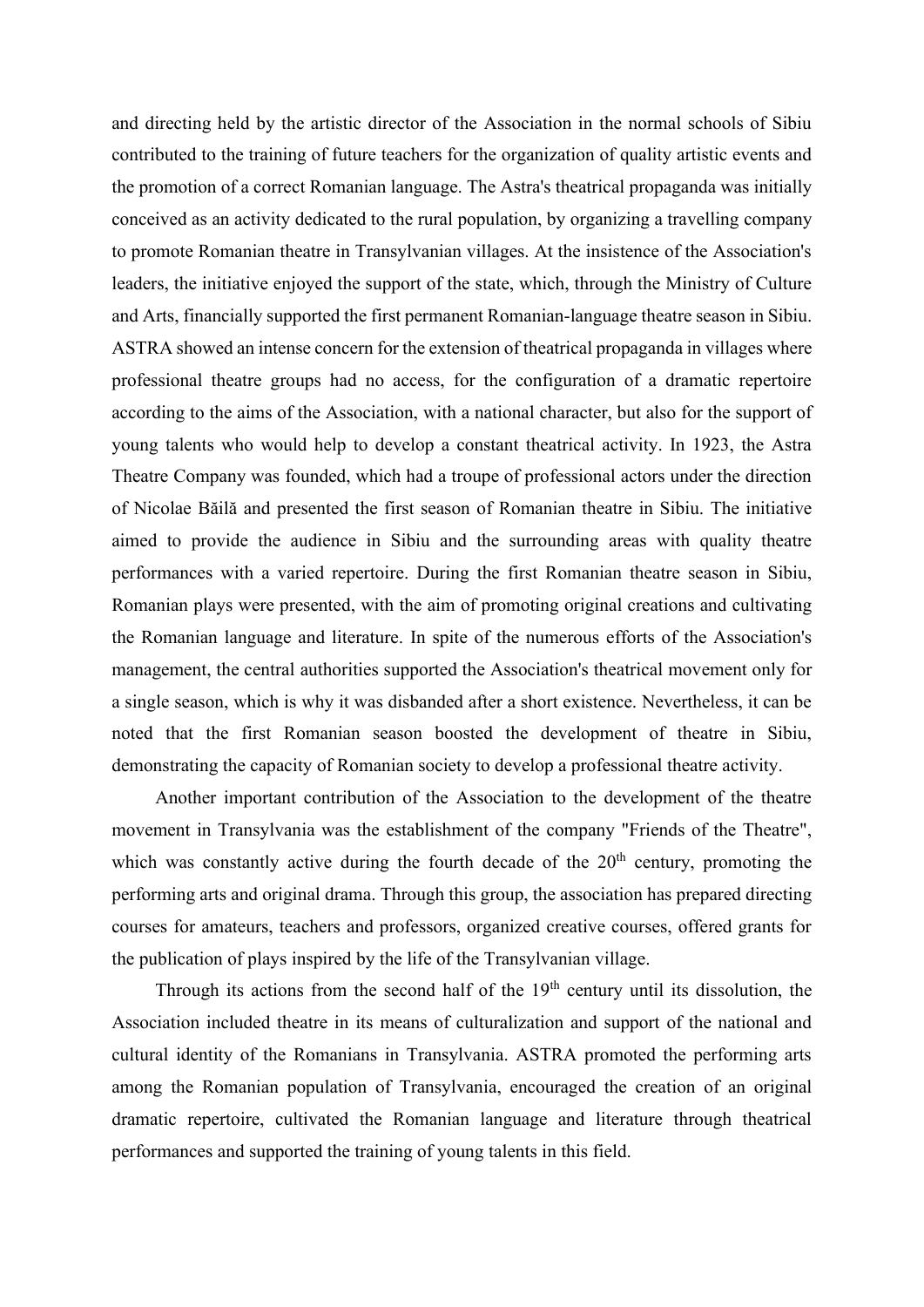The Transylvanian Association for Romanian Literature and the Culture of the Romanian People has carried out a vast and important activity for the education of the Romanian population in Transylvania in a national spirit, but as far as the theatrical activity and the assimilation of theatre as a means of education and mass culturalization are concerned, we can say that the Reunion of Romanian Apprentices of Sibiu has carried out a superior activity than the one carried out by ASTRA.

The theatrical contributions of the Reunion of Romanian Apprentices of Sibiu, which later became the National Cultural Meeting of Romanian Craftsmen in Sibiu, are the subject of the third stage of the research. This reunion succeeded in developing the most homogeneous Romanian theatre movement in Sibiu, forming a troupe of dilettantes who presented numerous performances, many of them for charitable purposes, and succeeding, from the position of a professional association, in shaping an artistic movement that was, through its people, also at the basis of the formation of the future theatre in Sibiu. The result of the research is Chapter 3: *The contribution of the Reunion of Romanian Apprentices of Sibiu and the Romanian Craftsmen of Sibiu to the emancipation of the Romanian people through theatrical manifestations*.

Believing that economic progress was conditional on the existence of a proper education and culture, the Reunion was intensely concerned with actions to help emancipate the middle class of society, to narrow the gap between the artisans and the educated class. The Reunion fulfilled these aims mainly through the theatre performances and literary evenings it presented.

Since its first years of existence, the Reunion has organized public productions, concerts and theatrical performances on a biannual basis, except for the years when all social and cultural activity in Transylvania was affected by the war. The archive of the Reunion of Romanian Craftsmen in Sibiu, which includes the minutes of the meetings of the Central Committee, of the general assemblies and official documents, provides detailed information about the organization of the theatrical activity of the Reunion, including the composition of the casts and the repertoire for many of the performances held over the years. As a result of researching these documents, bibliographies and periodical publications, the present study faithfully reconstructs the course of the cultural-theatrical activity of this organization.

A troupe of amateur actors was formed by the Reunion, presenting plays from the Romanian dramatic repertoire, together with translated and adapted plays from the universal dramaturgy. Since 1897, when Dumitru Axente, a pressman, joined the amateur troupe of the Reunion, its theatrical movement has developed considerably. Known and appreciated by the audience for his acting talent, especially in comic roles, the amateur from Sibiu managed to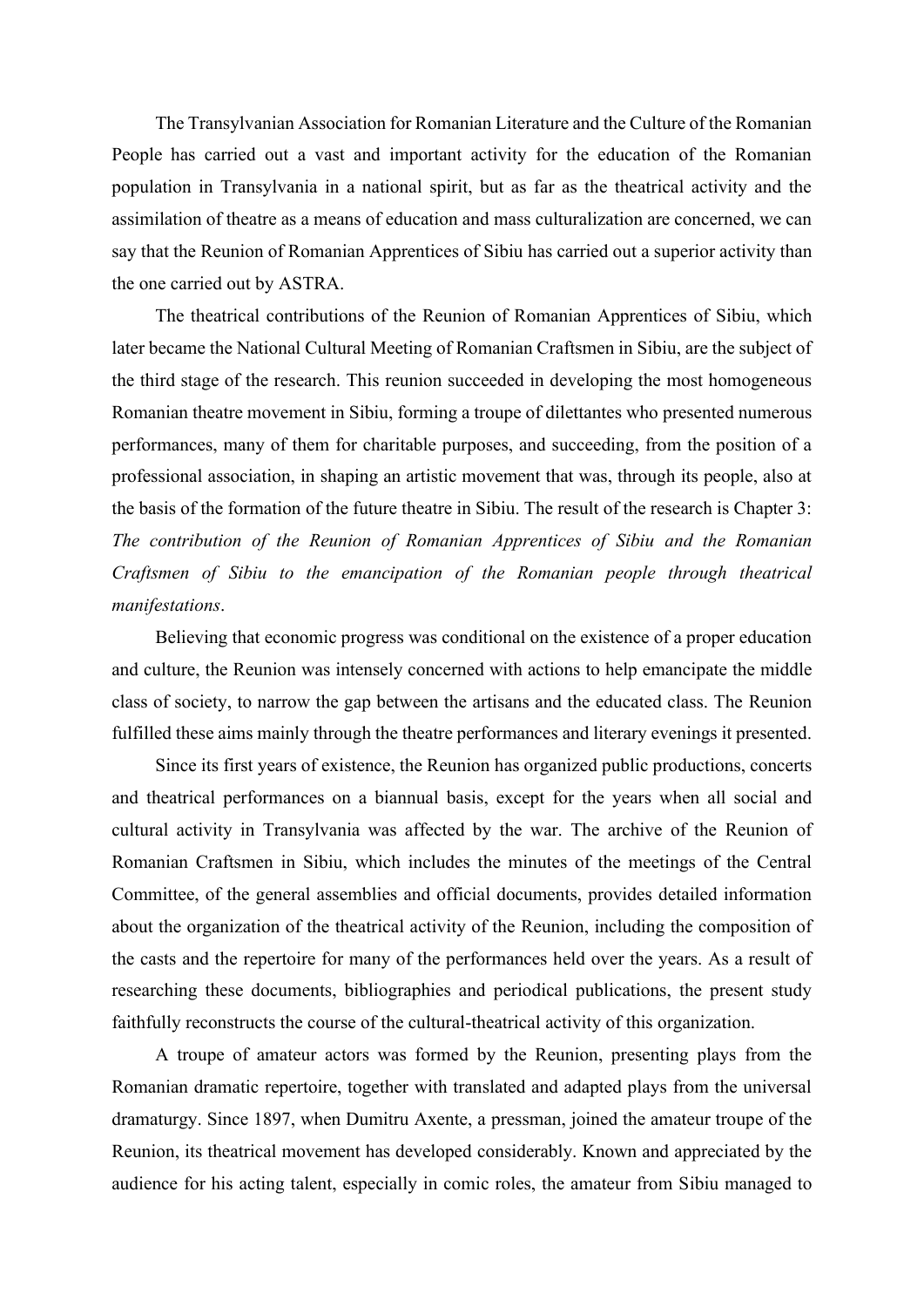direct numerous plays, to play various roles in the shows performed and even to lead the troupe of actors. The presence of a valuable amateur artist began to be, from 1897, the guarantee of the high quality of the theatrical activity of the Reunion. The amateur troupe was uneven in terms of composition, varying over time, but it usually consisted of five to ten members, women and men, many of them craftsmen, printers and bookbinders. The amateur members of the Reunion were mainly craftsmen working in the field of books and printing and who had direct contact with the newspapers printed in Sibiu, but also with literature.

With a troupe of actors that, although it may have seemed improvised and disjointed, was in reality made up of people passionate about theatre, who strove to raise the level of their performances to a professional level, the Reunion managed to organize theatrical performances appreciated by the audience and even by the critics, presenting two public events annually on the occasion of major religious holidays. In a first stage, the Reunion prepared the so-called "Concerts combined with theatre and play", in the programme of which it included concerts of the mixed choir, one or two plays and, at the end, national dances. With the development of the amateur actors' troupe under the direction of Dumitru Axente, the Reunion succeeded in bringing to the public events whose programme included exclusively theatrical performances.

The Reunion pursued a number of objectives through its theatrical, literary and social work, objectives that we have identified directly, from statements made by the Reunion's leaders, or indirectly, by studying the sources in the research work.

The most important objective pursued by the Reunion through its theatrical movement was the affirmation of national identity. The craftsmen constantly campaigned for the stimulation of national consciousness, promoting a Romanian dramatic repertoire. Also, folkloric moments and national songs were frequently included in theatre performances. The national costume was intensively promoted by the Reunion in its public events, as actors and choir members wore folk costumes and the audience was encouraged to attend these events in national costume. The leadership of the Reunion often took a stand in the Transylvanian press, criticizing members of the community who did not wear national costume at the organization's cultural and social events.

Since 1897, the Reunion has been organizing monthly literary evenings. During these events, craftsmen recited poems, read excerpts from literary works or performed short comic plays, which gave the events a strong artistic character. The events can be considered part of the performing arts precisely because of their public and spectacular nature. In order to increase the level of culture and education of its members, the Reunion of Romanian Apprentices of Sibiu aimed at cultivating the Romanian language among apprentices and tradesmen,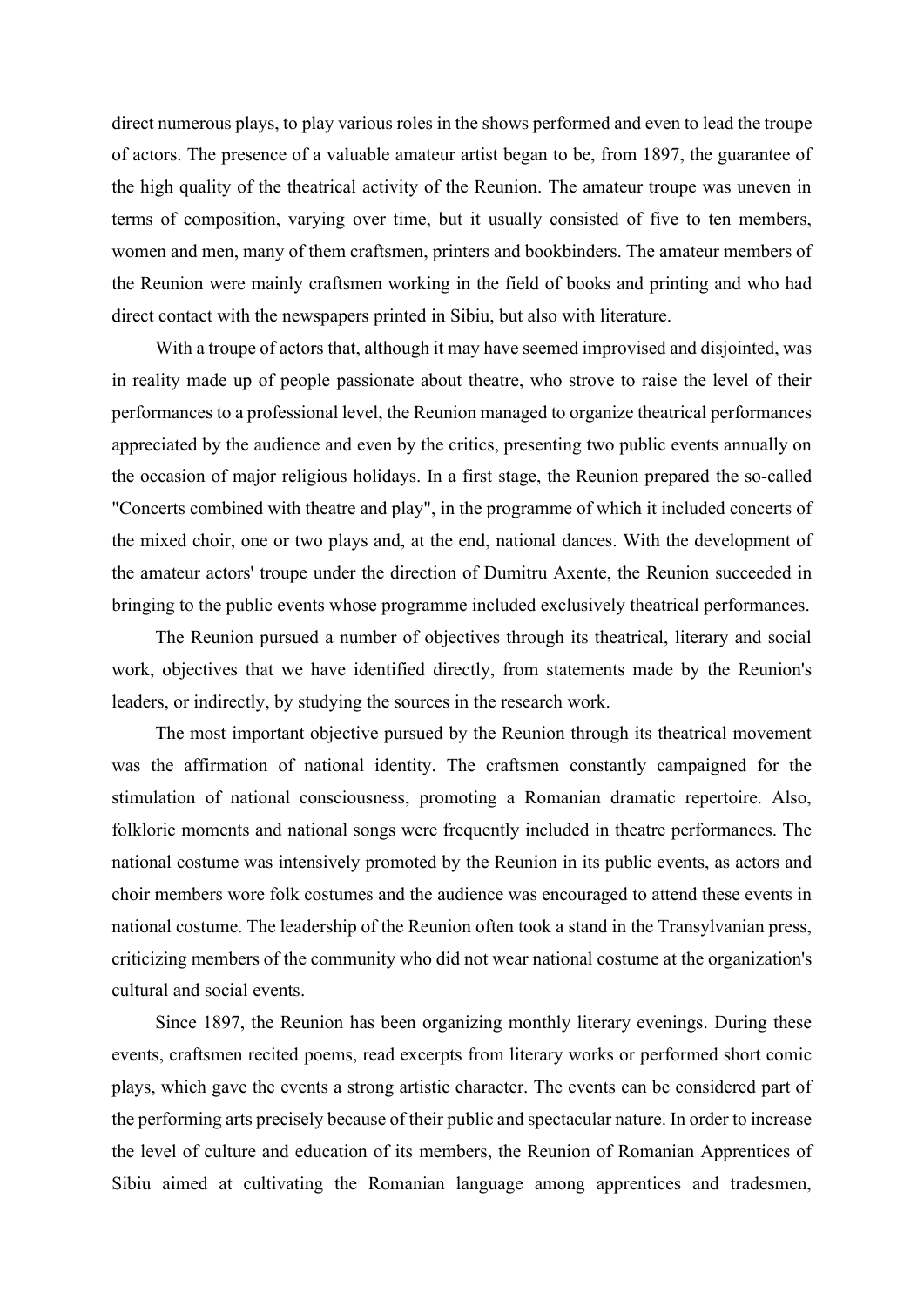promoting Romanian literature, stimulating the appetite for reading, learning public speaking. During the literary evenings organized every month, the works of poets George Coșbuc and Octavian Goga were presented, with the intention of awakening the national consciousness among the craftsmen.

It can be seen that, through theatre performances and public productions, from its foundation until the Great Union, the Reunion sought and succeeded in increasing the importance of the craftsmen's class in society, to increase the prestige of the Reunion, as evidenced by the numerous laudatory reviews published in the press as a result of the cultural activity carried out by it.

To a certain extent, the theatre was also used as a bridge between the working class and the educated class. The Reunion was run by intellectuals, it was led by professors or priests and its members were close to the intellectual class. However, the leaders of the Reunion were frequently dissatisfied with the lack of interest shown by the cultured society in the artistic and cultural activity of the craftsmen. This aspect demonstrates the desire of the leaders of the Reunion to obtain recognition of the merits of its members from the intelligentsia, the presence of intellectuals at public productions being seen as a form of validation of the cultural act of the craftsmen. On the other hand, the Reunion often faced criticism from members who did not understand the role of theatre performances and literary evenings in developing the spiritual universe and culture of the craftsmen. Representatives of the organization responded to these criticisms with sound arguments, advocating the importance of continuing education through theatre.

Another objective of the cultural-theatrical events was to enliven the cultural life of the city. The craftsmen managed to be a constant and appreciated presence in the social life of the town. Moreover, they provided theatrical education to middle-class audiences, as well as to peasants who were not used to attending theatre performances.

Alongside the educational and progressive objectives, the public events of the Reunion also had a practical purpose. The income raised from these performances was an important financial resource to support the philanthropic and social work of the Reunion, which gave aid to the needy, apprentices or offered scholarships for beginners. Not as important for the subject of the present research, but present in the social and cultural activity of the Reunion, was the objective of offering craftsmen activities of intellectual and spiritual enjoyment and stimulation, as a compensation for the difficult work during the year.

After the Great Union, the Reunion of Romanian Apprentices of Sibiu changed its name into the National Cultural Reunion of Romanian Craftsmen in Sibiu, its activity focusing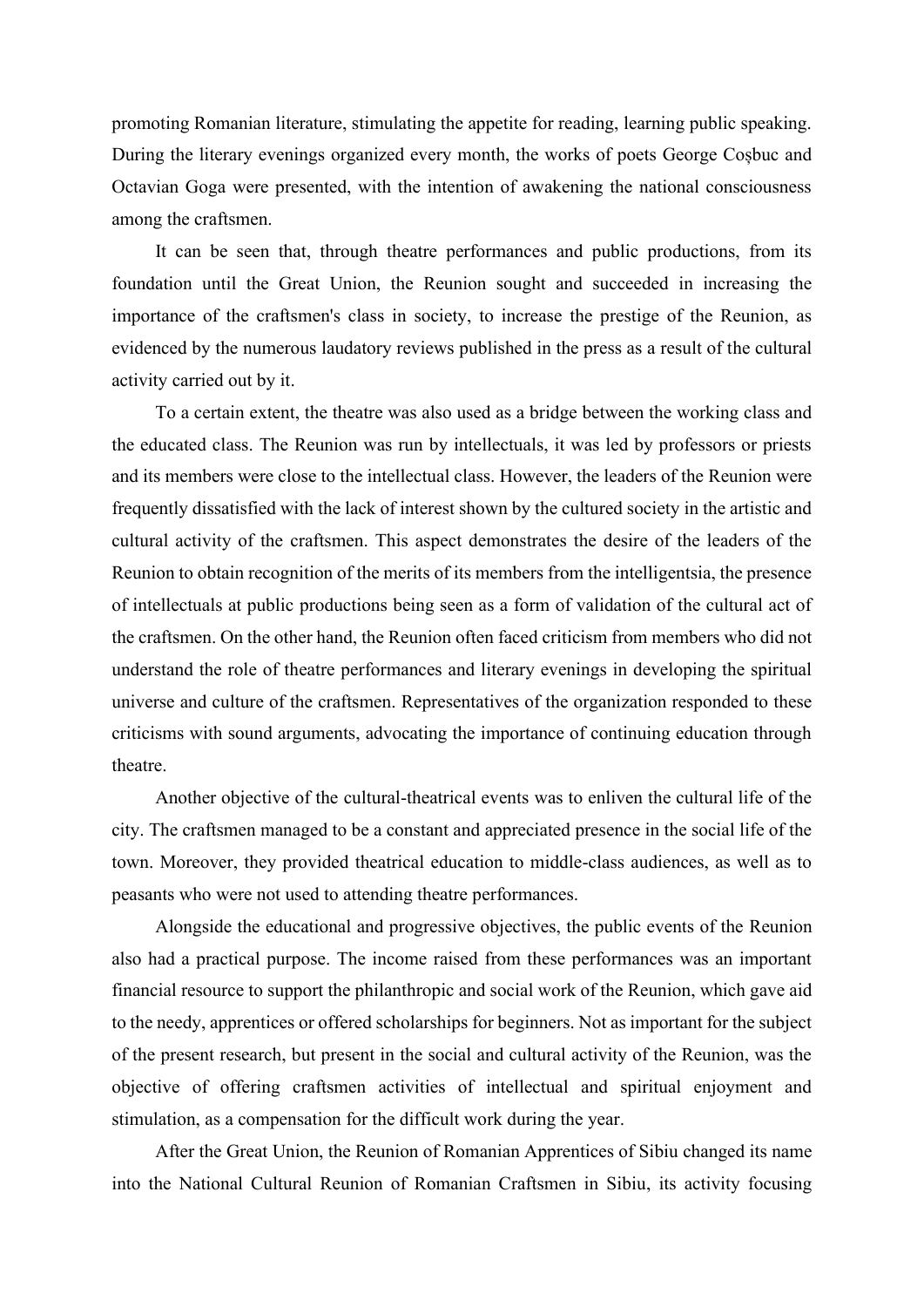exclusively on the cultural field, not on the economic one. The literary evenings gained added value through the participation of renowned speakers from the ASTRA Association, but over time, the interest of the craftsmen for these evenings decreased dramatically. After the Great Union, the craftsmen continued their theatrical activity, organizing theatre performances, but with less frequency, due to the economic crisis and, subsequently, the Second World War. Nevertheless, the Reunion continued to be concerned with promoting Romanian cultural and national values. It supported the Romanian dramatic repertoire, cultivated the correct Romanian language, continued to include national songs and dances in its public events. The Reunion believed that the performances of the Bucharest to Sibiu troupes presented a dramatic repertoire consisting mainly of comedies and plays with easy subjects, which is why it was concerned to provide the craftsmen and the general audience with valuable theatrical performances with themes that enriched the knowledge of the Romanian language and promoted moral values.

The Reunion of Romanian Apprentices of Sibiu, which became the National Cultural Reunion of Romanian Craftsmen in Sibiu, developed a theatrical activity throughout its existence, through which it militated for the awakening of national consciousness, for the cultivation of the Romanian language and literature, contributing to the affirmation of the cultural and national identity of the Romanians in Sibiu and Transylvania.

Major differences can be identified between the theatrical activities of the two Romanian cultural societies in Sibiu in terms of the way of manifestation. It can be noted that ASTRA organized a theatre that was close to the professional one, was concerned with the training of specialists at school level who could direct small theatre performances, managed to build a theatre stage, organized the first Romanian theatre season in Sibiu and initiated the organization of a dilettante theatre in the city. In spite of all these significant achievements for a cultural society without support from the public authorities, ASTRA did not consistently carry out a theatrical activity throughout its existence. The association fluctuated significantly, going through periods of intense theatrical propaganda alternating with periods of drastic declines in interest in the field. On the other hand, the Reunion set up an amateur theatre, aware that the purpose of these events was not to compete with professional theatre but to meet the needs identified within the social class to which its work was dedicated. Over time, the Reunion's amateur troupe achieved a level of training that brought it close to professional level. In contrast to ASTRA, the Reunion of Romanian Apprentices of Sibiu carried out a constant theatrical activity for most of its existence. While there are significant qualitative and quantitative differences between the two associations, in terms of objectives they have had a common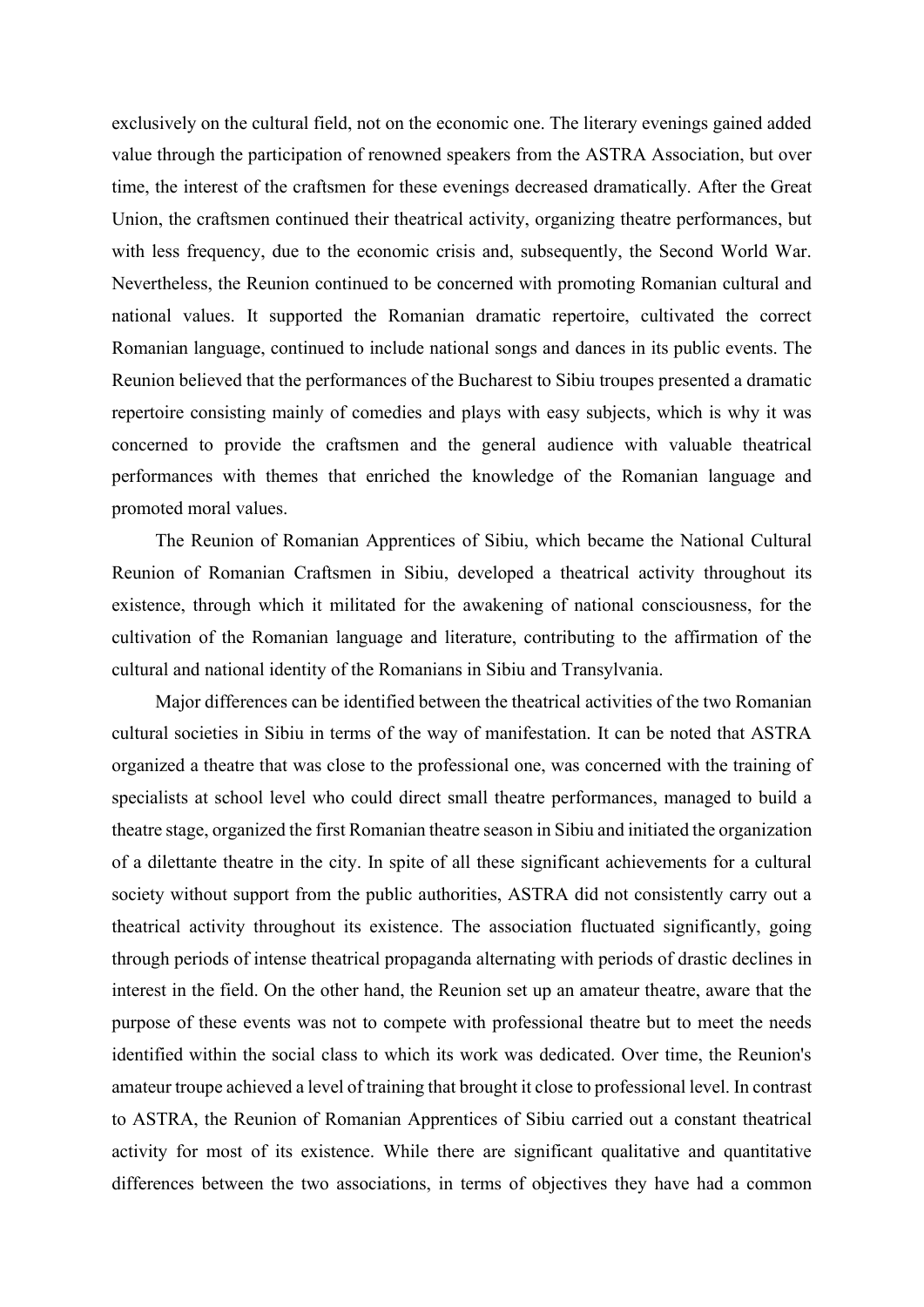denominator: the manifestation of national identity. An important and necessary aspect to be clarified is related to the character of nationalism manifested by these societies. It can be considered that it was not an extreme form of manifestation, but a natural reaction to the desire to preserve the identity and to cultivate the moral values of a people in a difficult historical period. Subsequently, after the Great Union, these manifestations of expression of national identity were generated by the desire to cultivate values for which previous generations had worked constantly to achieve, and then excessive materialism and economic difficulties caused them to take a back seat.

In view of the above, can the model of the two cultural societies in Sibiu still be relevant and of interest? Is theatre as a form of manifestation of national identity a subject that belongs exclusively to the field of history? These are questions that cannot be answered categorically, because the theatre that these two cultural societies promoted cannot find a faithful counterpart in contemporary reality. But, nevertheless, there are essential aspects of the theatrical history of the reunions in Sibiu that may be relevant for the performing arts today. The way in which the two cultural societies have managed to organize theatrical events, without significant financial support from state structures, represents a prime model of cultural management, efficient management of resources and identification of possibilities for independent funding of cultural projects. Another important aspect is that the performing arts play an important role in the field of education, promoting the values of a community and the sense of belonging to that community.

All the above arguments demonstrate that for the ASTRA Association and for the Reunion of Romanian Apprentices of Sibiu (the future National Cultural Reunion of the Craftsmen of Sibiu) theatre was a form of manifestation of the national identity of the Romanians of Transylvania and a means of education, of cultivating the Romanian language and literature, of awakening the national consciousness and of affirming the creative powers of the Romanian people.

It is necessary today to open a new perspective on Sibiu's theatrical past, given the importance that is given to theatre and urban regeneration through culture; the knowledge of the mechanisms that led to the emergence and evolution of Romanian theatre in Sibiu allows a better understanding of the theatre movement in general, it constitutes a landmark and a source of inspiration for new directions of development and research.

This research brings an extra knowledge in the field of Romanian theater history in Sibiu and in terms of activity and contribution to the development of Romanian culture that had two of the major cultural societies that have been active in this space.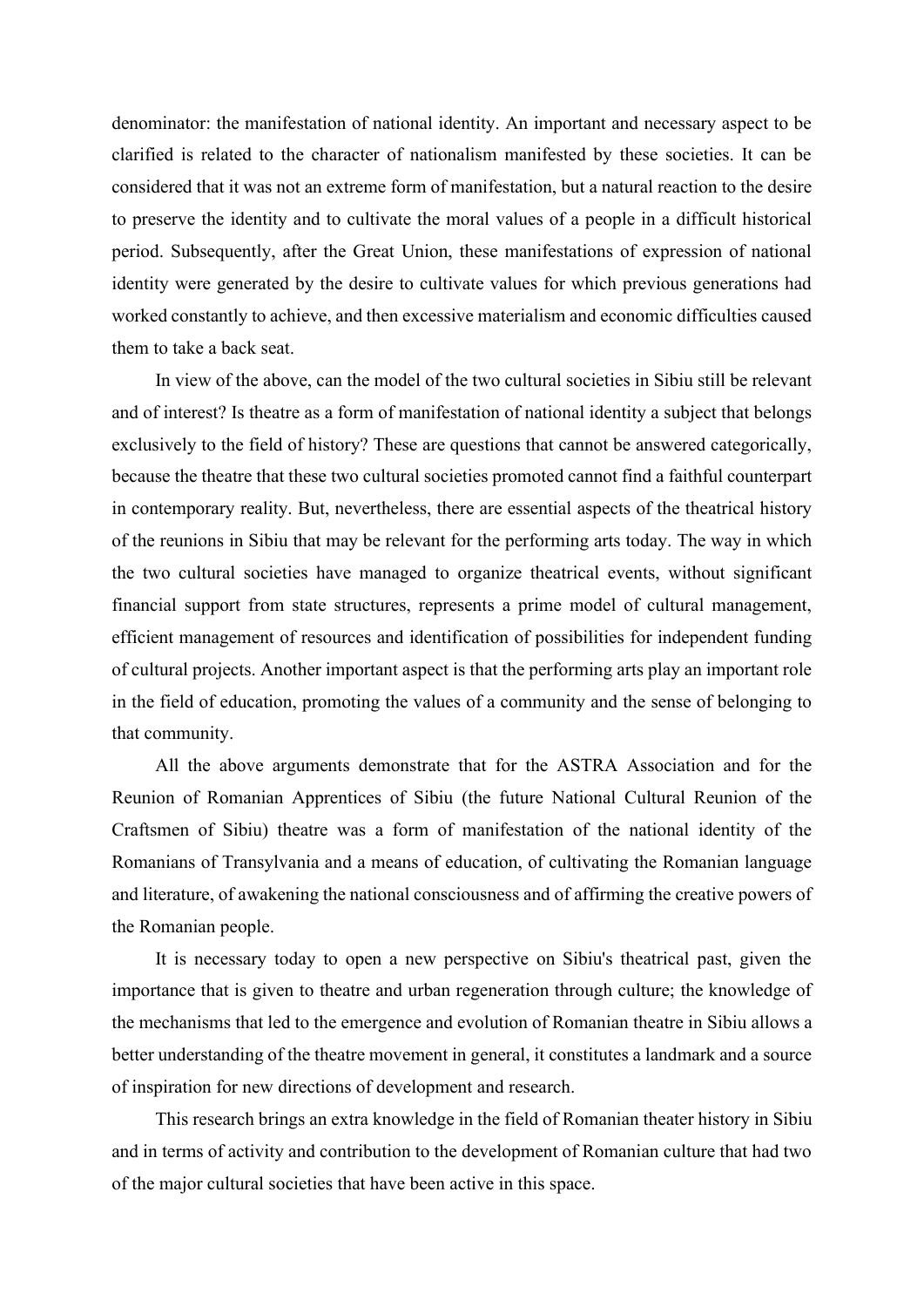## CONTENT

## INTRODUCTION // 5

## CHAPTER 1. NATION, NATIONALITY AND THEATRE. CONCEPTS, MEANINGS AND DEFINITIONS // 10

1.1. The social and political context in Transylvania // 10

- 1.2. Romanticism and realism in Europe and Transylvania // 16
- 1.3. The Society for Theater Fund the foundations of a cultural education action // 19

CHAPTER 2. THE TRANSYLVANIAN ASSOCIATION FOR ROMANIAN LITERATURE AND THE CULTURE OF THE ROMANIAN PEOPLE AND CULTURAL PROPAGANDA THROUGH THEATRE // 30

2.1. Establishment and aims of the Association. History and beginnings // 30

2.2. Theatrical activity between 1868-1918. Theater between historical revolutions // 33

- 2.2.1. Initial steps to support the theater // 33
- 2.2.2. Initiating the collaboration with the Society for Theater Fund  $// 37$
- 2.2.3. The first Romanian theater scene in Sibiu // 41
- 2.2.4. Inauguration of the Association Museum // 48
- 2.2.5. Theatrical activity in the National House // 53
- 2.3. Theatrical activity after the Great Union (1918-1923) // 57
- 2.3.1. Perspectives on cultural development // 58
- 2.3.2. "Theatrical Propaganda", Astra's cultural field // 61
- 2.3.3. The situation of cultural-theatrical activity in sections // 69
- 2.3.4. Approaches for theatrical propaganda in Sibiu // 78
- 2.4. The first permanent season in Romanian in Sibiu (1923) // 84
- 2.4.1. Astra Theater Company (1923) a historical season // 85
- 2.4.2. Lack of financial support for theater the beginning of repeatable stories // 95

2.4.3. The first character of the Romanian Sibiu scene. Nicolae Băilă: director, manager and theater representative // 101

- 2.5. Cultural-theatrical activity after 1924: the decrease of the Sibiu theater // 104
- 2.6. The cultural congress of 1930 redefinitions in Greater Romania // 114
- 2.7. Theatrical propaganda after 1930. Words of encouragement in the economic crises // 116
- 2.8. Cultural-theatrical activity after 1940. Establishment of a theatrical collective  $// 120$
- 2.9. Conclusions // 123